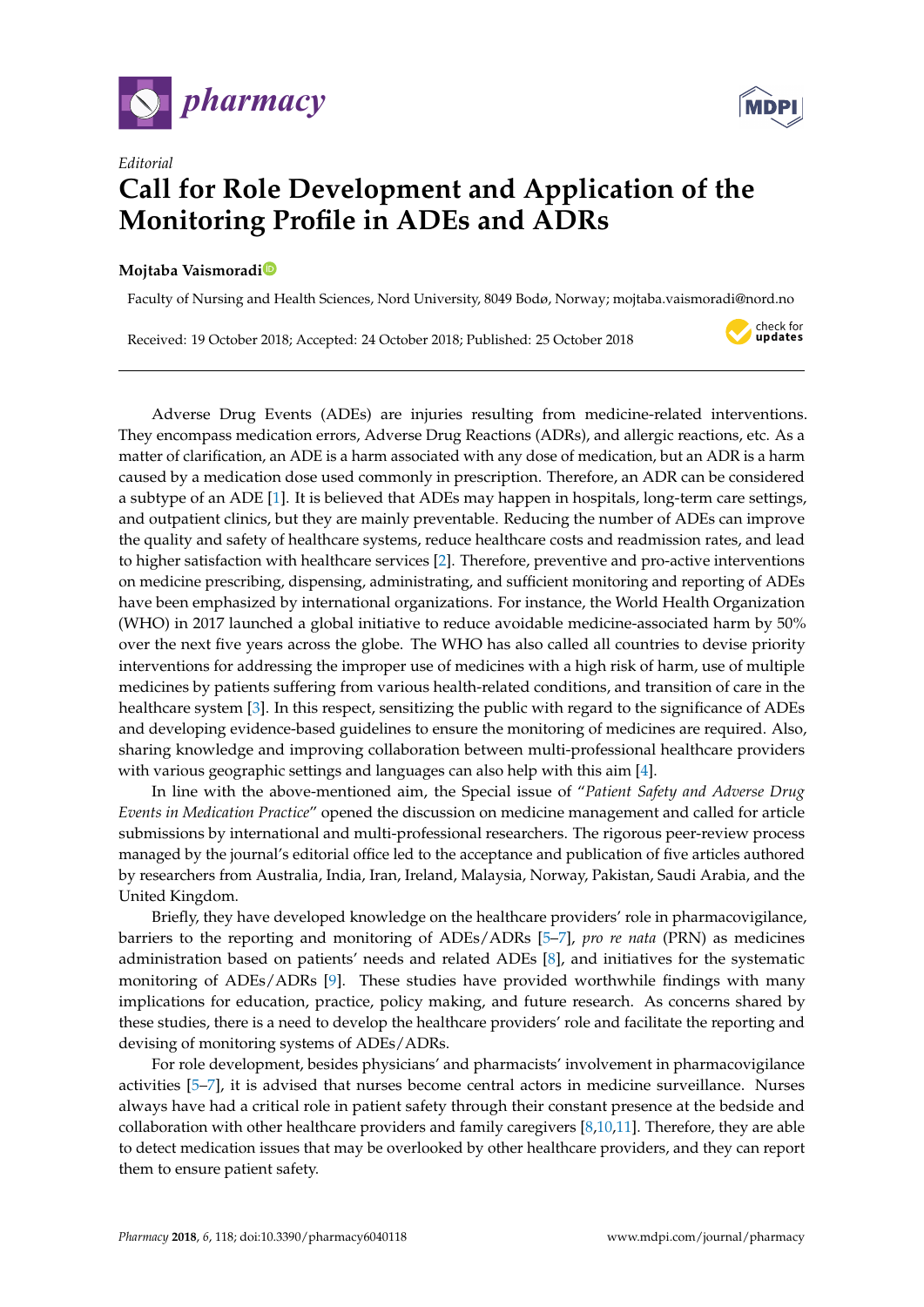For the reporting and monitoring of ADEs/ADRs, for instance, the American Society of Health-System Pharmacists (ASHP) has published some guidelines on ADRs surveillance, monitoring, and reporting. It has asked that any ADRs program should incorporate evaluating, documenting, and reporting of ADRs as well as providing feedbacks to healthcare professionals and patients, with the aim of creating a positive change in medicine management [\[12\]](#page-2-0). Another example is the medicine monitoring program, entitled the Adverse Drug Reaction Profile (ADRe), that has been introduced in one the articles published in this Special Issue. The ADRe is on the basis of collaboration by nursing professionals for multidisciplinary interventions. It provides nurses with a structured method for medicine monitoring to identify ADRs with the aim of improving the health and wellbeing of patients. Therefore, nurses complete the profile and pass highlighted problems to pharmacists and physicians to inform a medication review. The multidisciplinary team evaluates the causes of problems identified, and whether there is a need to change medicines [\[9](#page-1-7)[,13\]](#page-2-1).

In conclusion, the application of these on-going monitoring profiles in other settings requires well-designed studies and the context-based adaptation of these profiles. Further studies are needed to assess ADEs/ADRs monitoring profiles in terms of benefits taken by healthcare organizations and healthcare professionals, identification of their weaknesses and strengths, incorporation of monitoring profiles into risk-management initiatives, and their effects on the quality of healthcare services.

**Conflicts of Interest:** The authors declare no conflict of interest.

## **References**

- <span id="page-1-0"></span>1. National Coordinating Council for Medication Error Reporting and Prevention (NCCMERP). Contemporary View of Medication–Related Harm A New Paradigm. 2015. Available online: [https://www.nccmerp.org/](https://www.nccmerp.org/sites/default/files/nccmerp_fact_sheet_2015-02-v91.pdf) [sites/default/files/nccmerp\\_fact\\_sheet\\_2015-02-v91.pdf](https://www.nccmerp.org/sites/default/files/nccmerp_fact_sheet_2015-02-v91.pdf) (accessed on 18 October 2018).
- <span id="page-1-1"></span>2. Office of Disease Prevention and Health Promotion (ODPHP). Overview: Adverse Drug Events. 2018. Available online: <https://health.gov/hcq/ade.asp> (accessed on 18 October 2018).
- <span id="page-1-2"></span>3. World Health Organization (WHO). WHO Launches Global Effort to Halve Medication-Related Errors in 5 Years. 2017. Available online: [http://www.who.int/mediacentre/news/releases/2017/medication](http://www.who.int/mediacentre/news/releases/2017/medication-related-errors/en/)[related-errors/en/](http://www.who.int/mediacentre/news/releases/2017/medication-related-errors/en/) (accessed on 18 October 2018).
- <span id="page-1-3"></span>4. International Council of Nurses (ICN). Patient Safety Global Ministerial Summit 2018, International Council of Nurses (ICN) Statement. 2018. Available online: [https://www.icn.ch/sites/default/files/inline-files/](https://www.icn.ch/sites/default/files/inline-files/Glob%20Minist.%20Pt%20Safety%20Summit_ICN%20statement%20final%20%281%29.pdf) [Glob%20Minist.%20Pt%20Safety%20Summit\\_ICN%20statement%20final%20%281%29.pdf](https://www.icn.ch/sites/default/files/inline-files/Glob%20Minist.%20Pt%20Safety%20Summit_ICN%20statement%20final%20%281%29.pdf) (accessed on 18 October 2018).
- <span id="page-1-4"></span>5. Sundaran, S.; Udayan, A.; Hareendranath, K.; Eliyas, B.; Ganesan, B.; Hassan, A.; Subash, R.; Palakkal, V.; Salahudeen, M.S. Study on the Classification, Causality, Preventability and Severity of Adverse Drug Reaction Using Spontaneous Reporting System in Hospitalized Patients. *Pharmacy* **2018**, *6*, 108. [\[CrossRef\]](http://dx.doi.org/10.3390/pharmacy6040108) [\[PubMed\]](http://www.ncbi.nlm.nih.gov/pubmed/30274320)
- 6. Syed, A.; Azhar, S.; Raza, M.M.; Saeed, H.; Jamshed, S.Q. Assessment of Knowledge, Attitude and Barriers towards Pharmacovigilance among Physicians and Pharmacists of Abbottabad, Pakistan. *Pharmacy* **2018**, *6*, 29. [\[CrossRef\]](http://dx.doi.org/10.3390/pharmacy6020029) [\[PubMed\]](http://www.ncbi.nlm.nih.gov/pubmed/29614725)
- <span id="page-1-5"></span>7. Barrett, M.; Keating, A.; Lynch, D.; Scanlon, G.; Kigathi, M.; Corcoran, F.; Sahm, L.J. Clozapine Patients at the Interface between Primary and Secondary Care. *Pharmacy* **2018**, *6*, 19. [\[CrossRef\]](http://dx.doi.org/10.3390/pharmacy6010019) [\[PubMed\]](http://www.ncbi.nlm.nih.gov/pubmed/29495370)
- <span id="page-1-6"></span>8. Vaismoradi, M.; Amaniyan, S.; Jordan, S. Patient Safety and Pro Re Nata Prescription and Administration: A Systematic Review. *Pharmacy* **2018**, *6*, 95. [\[CrossRef\]](http://dx.doi.org/10.3390/pharmacy6030095) [\[PubMed\]](http://www.ncbi.nlm.nih.gov/pubmed/30158511)
- <span id="page-1-7"></span>9. Jordan, S.; Logan, P.A.; Panes, G.; Vaismoradi, M.; Hughes, D. Adverse Drug Reactions, Power, Harm Reduction, Regulation and the ADRe Profiles. *Pharmacy* **2018**, *18*, 102. [\[CrossRef\]](http://dx.doi.org/10.3390/pharmacy6030102) [\[PubMed\]](http://www.ncbi.nlm.nih.gov/pubmed/30231573)
- <span id="page-1-8"></span>10. Agency for Healthcare Research and Quality (AHRQ). Patient Safety Network (PSNet). Nursing and Patient Safety. Available online: <https://psnet.ahrq.gov/primers/primer/22/Nursing-and-Patient-Safety> (accessed on 23 October 2018).
- <span id="page-1-9"></span>11. Bigi, C.; Bocci, G. The Key Role of Clinical and Community Health Nurses in Pharmacovigilance. *Eur. J. Clin. Pharmacol.* **2017**, *73*, 1379–1387. [\[CrossRef\]](http://dx.doi.org/10.1007/s00228-017-2309-0) [\[PubMed\]](http://www.ncbi.nlm.nih.gov/pubmed/28770283)